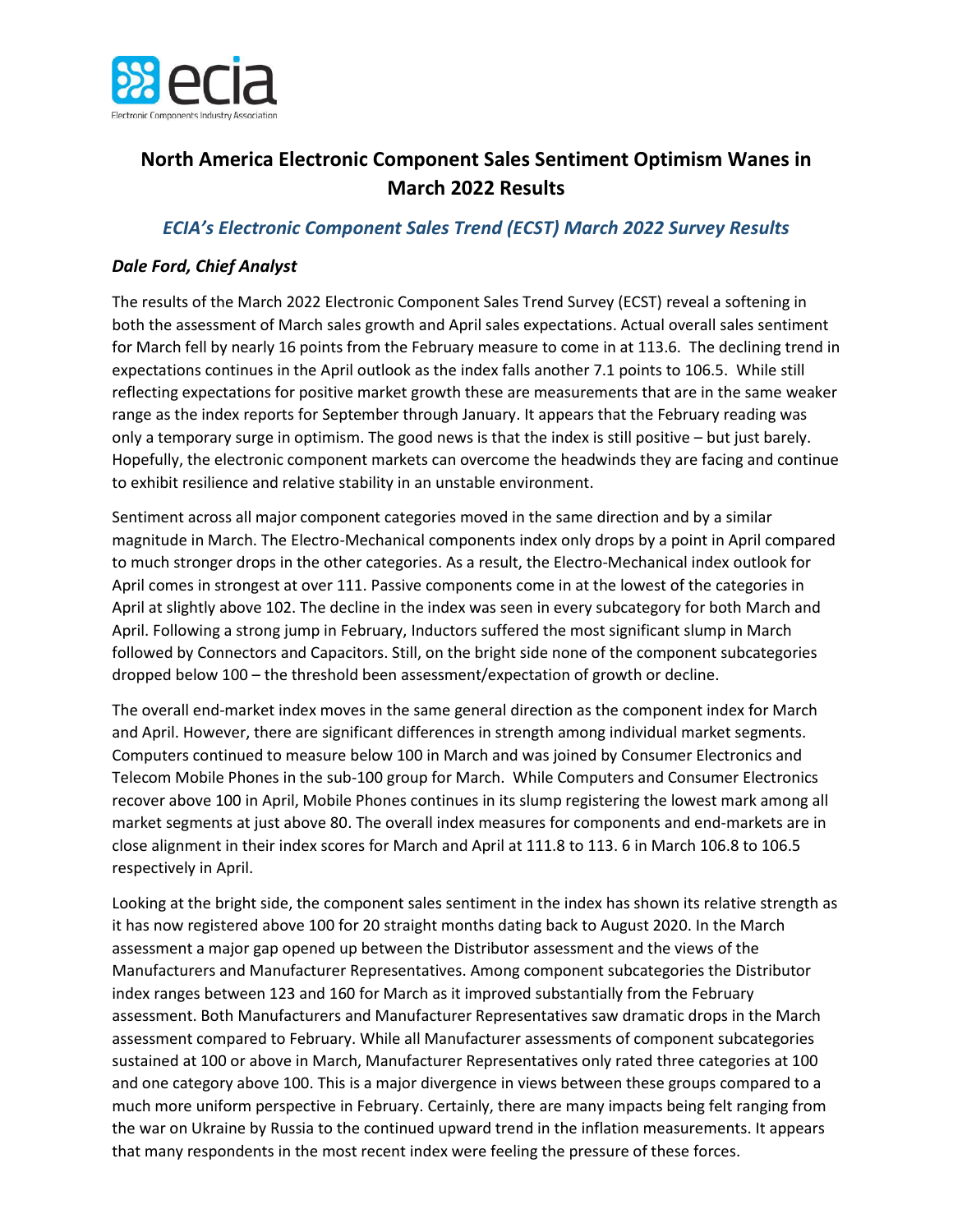The results of the Quarterly ECST were presented last month and are shared again in the report for this month. This index presents a strong positive picture for both Q1 and Q2 2022. The overall average of the total number of respondents expecting growth in Q1 2022 is 64% and only dips slightly to 62% in Q2. However, the mix of expectations for growth in the different tiers shows a shift to lower growth expectations in Q2 compared to Q1. Bottom line is that there is solid expectation for growth through the first half of 2022 with growth slowing in the later months. Once again, Semiconductors measure the highest level of optimism with at least 70% expecting growth in both Q1 and Q2.





In a continuation of the pattern from prior months, the March survey shows Mobile Phones, Computers, and Consumer Electronics all registered weak sales sentiment scores of less than 100 in March. While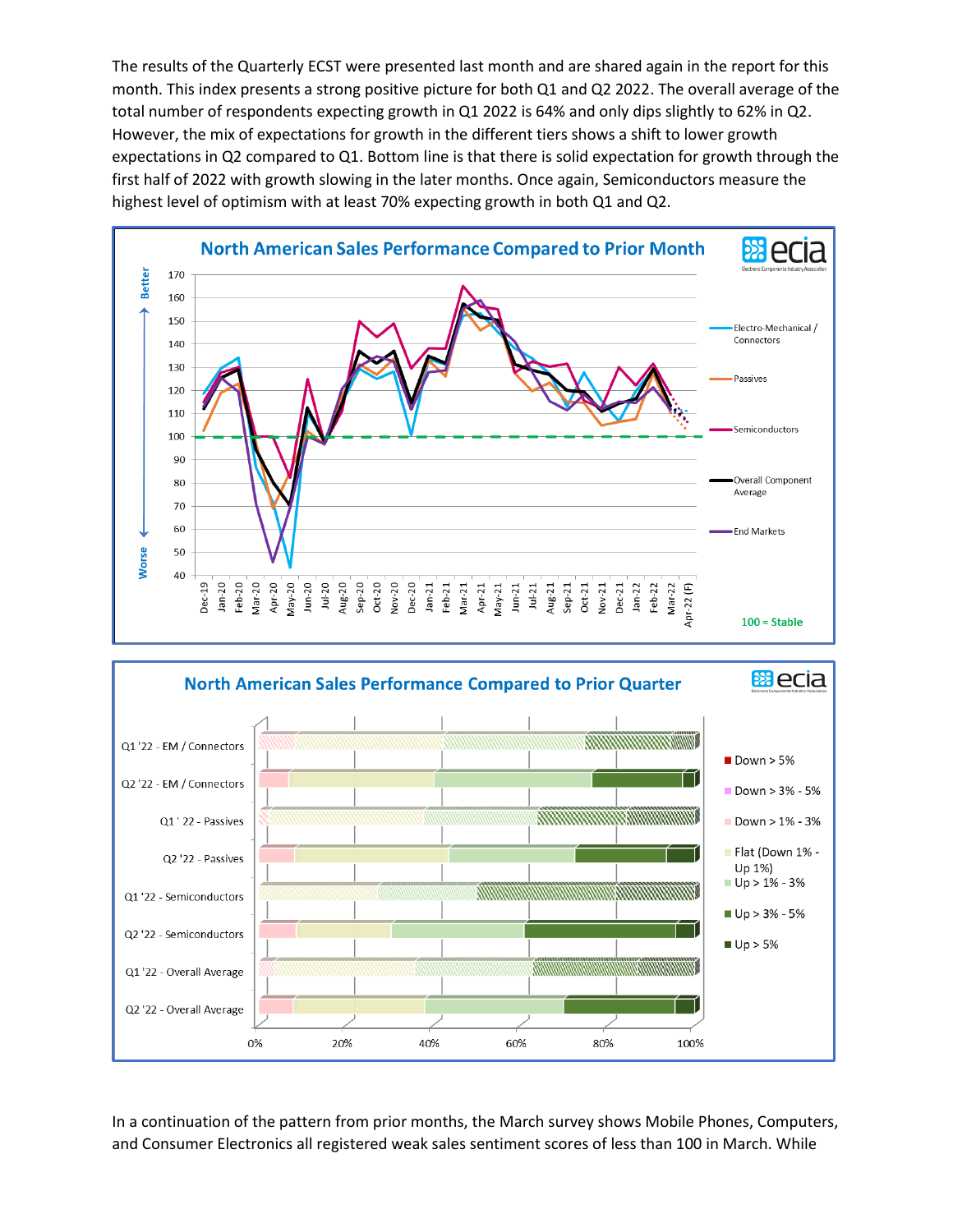Computers and Consumer Electronics recover above 100 in the April outlook, Mobile Phones continue their slump in both March and April at slightly above 80. While softness in these areas early in the year reflects a typical seasonal pattern for these markets it is concerning that Mobile Phones comes in so low. Avionics/Military/Aerospace was the bright spot in both months among end-markets reaching nearly 129. Other markets - Automotive Electronics, Industrial Electronics, Medical Electronics, and Telecom Networks come in between 112 and 120 in March and April.



Concerns related to the economy continue to grow as inflationary pressures continue to increase and consumer confidence takes a strong hit. The talk of shortages in even the food supply with potential famine in some areas of the world opens up a much greater level of concern about global health – not just economically but physically and emotionally. These forces weigh heavily and will be difficult to overcome. While recognized sales for 2022 should be solid with order books full, it will be important to keep an eye on orders in the longer term. With no end in sight to elevated supply chain challenges, manufacturers and retailers continue to face an extremely risky and uncertain future. Common projections for resolving the major supply chain challenges still stretch out into early to mid-2023.

Unfortunately, the latest ECST survey results see another jump in increased lead time expectations in March following a February increase. The jump in lead time pressure for Semiconductors and Electro-Mechanical/Connectors is much greater. After a brief glimmer of hope in prior surveys, it appears lead time challenges will continue to confront the supply chain for the foreseeable future.